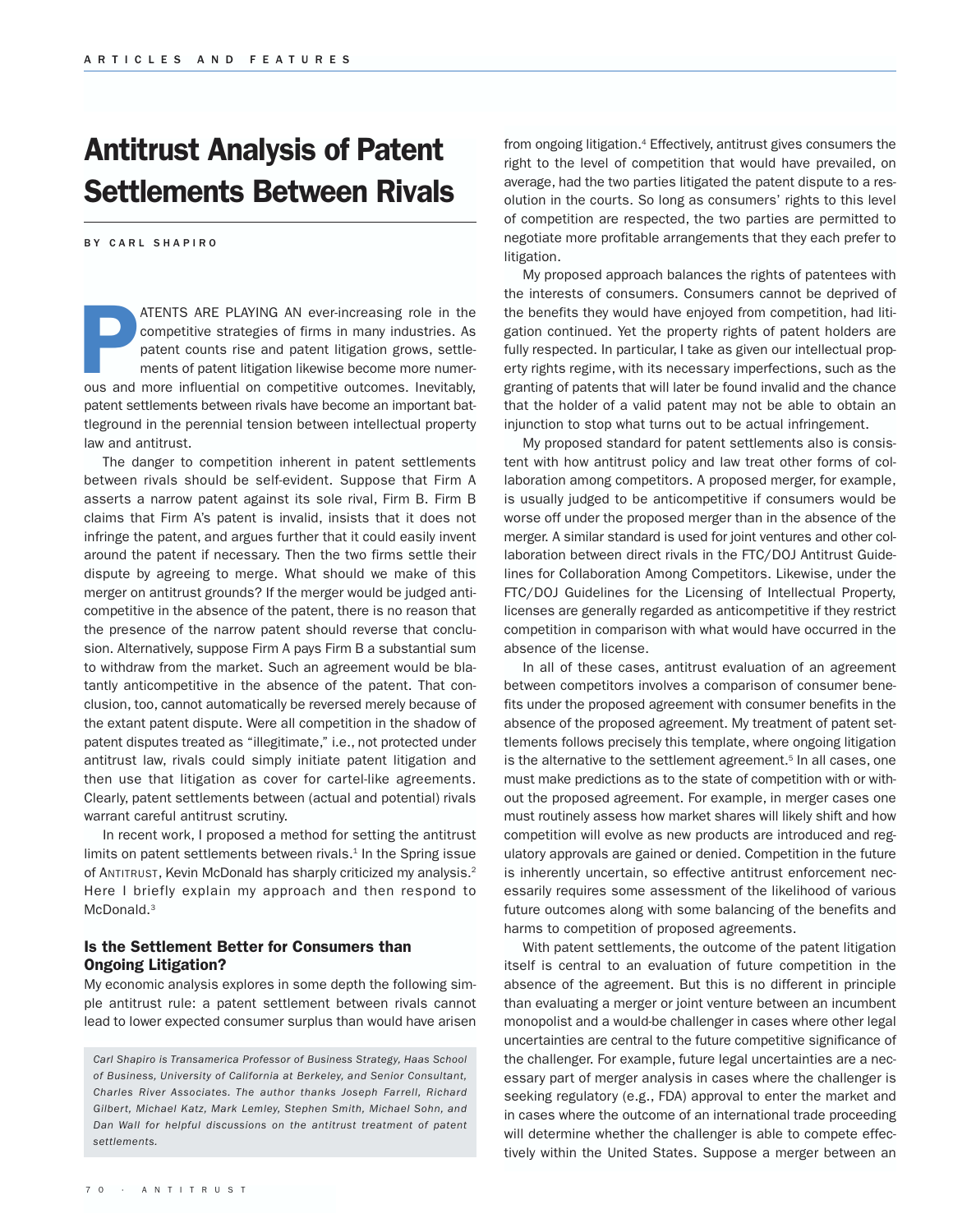incumbent monopolist and its sole potential challenger would be judged an anticompetitive merger to monopoly if the challenger were already in the market, but at the time the merger is proposed the challenger has yet to gain regulatory approval to enter the market. If the challenger has a decent chance of gaining such approval, the merger would still be deemed anticompetitive. The same logic should apply to patent settlements: if the challenger has a decent chance of prevailing, a settlement that eliminates the prospect of competition from the challenger can be anticompetitive.

To illustrate my approach, consider the case in which a patent holder sues its sole rival for patent infringement. The rival asserts in its defense that the patent is not valid and that it does not infringe the patent. If the patent is found valid and infringed, the patent holder will enjoy a monopoly and charge the monopoly price of \$100 until the patent expires in two years. However, if the rival wins the patent lawsuit, duopoly rather than monopoly will prevail and the price will be \$80.<sup>6</sup> Pending the resolution of the lawsuit, which is expected to take one year to be resolved, the rival has been competing and is expected to continue to do so (if not for the settlement). However, the rival's interim ability to compete is hindered by the patent claims asserted against it: the rival's costs are elevated by the prospect of liability for patent infringement, and some customers are wary of the rival's products because of the patent litigation, fearing either that the rival will be forced to exit the market, leaving them stranded, or that they themselves will bear some infringement liability. The resulting "limited" duopoly competition leads to a price of \$90.

Now imagine that the two parties settle their dispute by agreeing to merge. Absent any synergies, the merger results in the monopoly price of \$100. Clearly, this merger to monopoly harms consumers: they pay \$100 for two years rather than paying \$90 for one year and then either \$100 or \$80 for the remaining year of patent life, depending upon the outcome of the patent litigation. Suppose our best estimate is that the patent holder has a 50/50 chance of winning the patent litigation. Then we can measure the expected price to consumers under litigation: \$90 for the first year and \$90 in the second year (half a chance of \$100 and half a chance of \$80), so \$90 per year. With these assumptions, the merger costs consumers \$10 per year in comparison with ongoing litigation. Of course, the merger may well lead to a price lower than \$100 if it generates synergies. If the merger generates synergies that lead to a price of \$90 or less, it benefits consumers and would pass the proposed test. Note that in this same example, if the rival were already known not to infringe the patent, the duopoly price would be \$80 for sure and a merger to monopoly would be anticompetitive unless it generated twice as many synergies. My earlier paper shows much more generally how the synergies required for a merger to benefit consumers are affected by the presence of a pending patent dispute between the merging parties.

A common theme throughout my analysis is the importance of patent strength:

I would like to highlight one key practical problem with the approach advocated and analyzed here: typically, to compare consumer sur-

plus under a settlement with consumer surplus from ongoing litigation requires an informed judgment as to the strength of patent(s) at issue. If the patent is very strong, i.e., very likely to be found valid and infringed and difficult to invent around, the challenger is unlikely to offer much independent competition to the patent holder if litigation proceeds forward. Alternatively, if the patent is very weak, ongoing litigation is likely to lead to greater competition and greater consumer benefits. Except in special cases where inferences about patent strength are possible based on the commercial decisions made by the two parties, there does not appear to be any way around the need directly to assess patent strength if one is trying to determine whether a settlement benefits consumers.7

As a general principle, the stronger the patent, the greater the latitude afforded to the settling parties under my proposed test. As an illustration, in the merger example above, suppose that the patent holder had a 75 percent chance of winning the patent litigation, rather than the 50 percent chance used above. Then the average price under litigation over the two years would be \$95 rather than \$90.<sup>8</sup> Therefore, to benefit consumers, the synergies would only need to lead to a price of \$95, not the \$90 calculated above. If the patent is virtually certain to prove valid, a settlement by which the challenger agrees not to compete using infringing products must pass my proposed test. In other words, under my proposed approach, an arbitrarily small chance that the challenger would prevail in the patent suit *cannot* form the basis for an antitrust challenge of such a settlement.

My more technical paper shows how this overall approach comparing consumer benefits with and without the proposed settlement—can be applied to a wide range of settlements, including conventional patent licenses, cross-licenses, patent pools, mergers and joint ventures, and so-called "reverse payments" made from incumbent pharmaceutical manufacturers to would-be generic entrants. Here are some of my results: (1) there typically exist mutually profitable settlements that do not harm consumers; (2) the efficiencies necessary for a horizontal merger to benefit consumers are lowered when the merging parties are settling a patent dispute, especially if the patent is strong; (3) there is a reasonable presumption that consumers are harmed by naked "reverse payments" from the patent holder to the challenger; and (4) the creation of a patent pool to resolve litigation involving complementary patents can benefit consumers even if the pool results in the monopoly outcome. My theoretical discussion is illustrated by various cases, including settlements between Intel and Digital, Boston Scientific and CVIS, Gemstar and TV Guide, VisX and Summit, the members of the DVD patent pool, and Schering Plough and Upsher-Smith.

#### Application to "Reverse Payment" Cases

Much of the furor in antitrust circles over patent settlements involves the so-called "reverse payment" cases in which the patent holder makes a large cash payment to the challenger, who in turn agrees to not to enter the market until some specified date (if at all prior to expiration of the patent). My analysis indicates that the these "reverse payment" cases constitute one important category of cases in which the terms of the settlement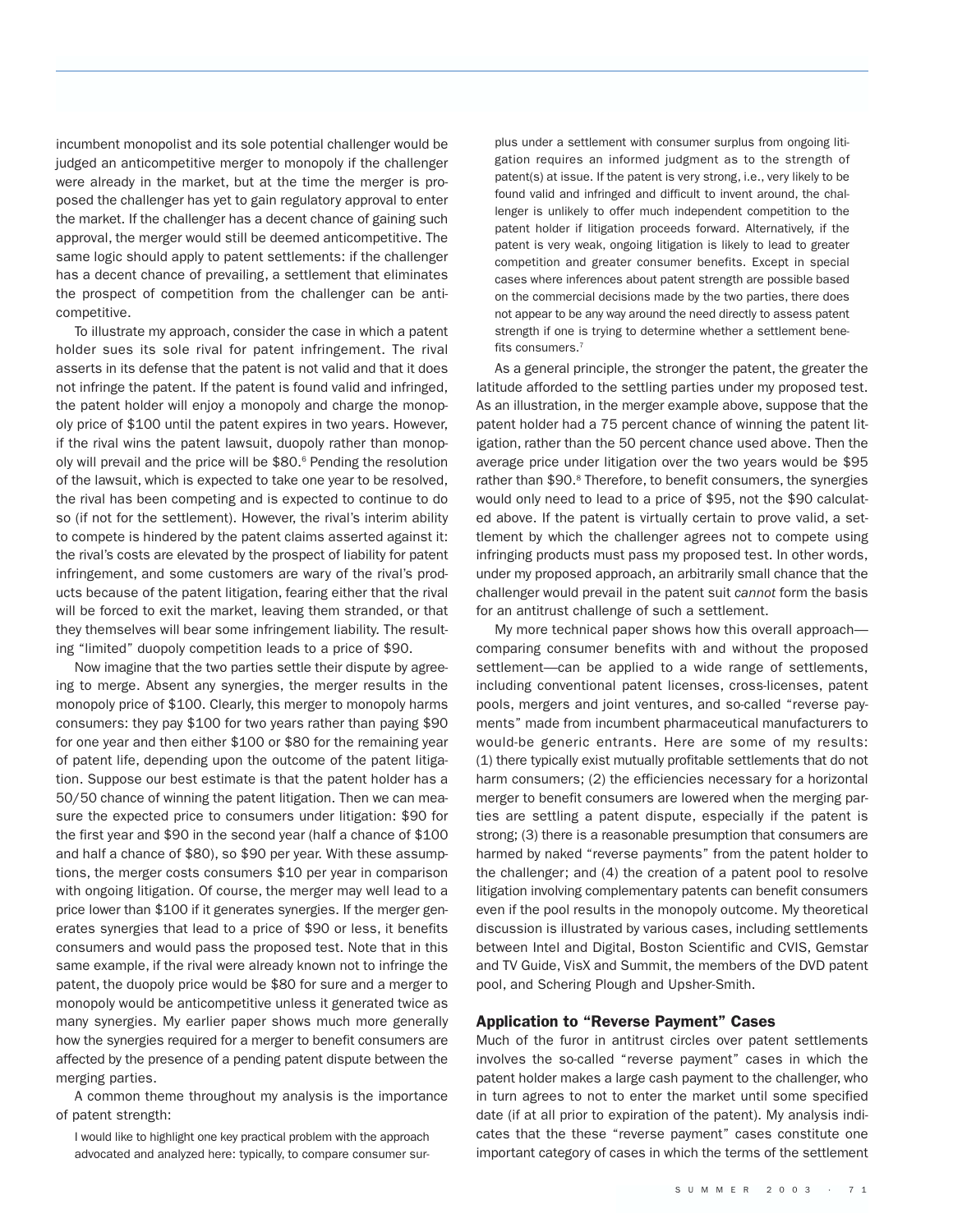themselves tend to indicate that the patent was weak and thus that competition was diminished by the settlement.

To illustrate, suppose that an incumbent monopolist holding a patent with four years to run has sued its sole challenger for patent infringement. The two parties reach a settlement of their patent dispute just before the resolution of that litigation. The settlement involves a large cash payment from the patent holder to the challenger. In exchange for this payment, the challenger agrees not to enter the market for three years. So, under the settlement, consumers enjoy competition for 25 percent of the remaining patent term.

Are consumers better or worse off under the settlement than they would have been from ongoing litigation? As usual, this depends upon the patent strength: if the challenger would have won with at least a 25 percent chance, consumers are worse off under the settlement.<sup>9</sup> Therefore, under my principles, an antitrust challenge to such a settlement would require plaintiffs to show that there was at least a 25 percent chance that the challenger would have prevailed, had litigation been pursued. Short of proving the patent valid or not infringed, i.e., short of conducting a patent trial as part of its antitrust case, how can antitrust enforcers meet this burden?

Here is where the large cash payment component of the settlement can be used to make strong inferences. Suppose that the patent holder believed that it had a 90 percent chance of winning the patent case. Then litigating would give it a 90 percent chance of monopoly profits and a 10 percent chance of duopoly profits. In contrast, settling gave the patent holder monopoly profits only 75 percent of the time, and duopoly profits 25 percent of the time—clearly lower profits than under litigation, even before we account for the cash payment. What if the patent holder believed it had a 75 percent chance of winning? Then both settlement and litigation would give it monopoly profits 75 percent of the time, and duopoly profits 25 percent of the time. But litigation would still be preferred to the settlement because of the cash payment. Therefore, based on the fact that the patent holder preferred the settlement to litigation, we may reasonably infer that the patent holder placed *less* than a 75 percent chance on winning.10 But this tells us precisely what we needed to know to determine whether consumers are better off or *worse* off under the settlement: if we credit the patent holder's own assessment of its chances in litigation, consumers are *worse off* under the settlement.<sup>11</sup> For example, suppose that the monopoly profits are \$100 million per year, the patent holder's share of duopoly profits is \$60 million per year, and the cash payment is \$16 million. Then a risk neutral patent holder would only prefer the settlement to litigation if it believed its chances of winning the patent case were no larger than 65 percent.<sup>12</sup> The larger the cash payment, the weaker the patent holder must have regarded its own litigation prospects, and the more harm to consumers can be presumed to flow from the settlement.

In short, large "reverse payments" create an inference of consumer harm and thus allow antitrust enforcers to avoid the complex task of showing directly that the patent in question was weak. In practice, the government may still have difficulty proving that there was in fact a "reverse payment." No inference of patent weakness, and thus harm to consumers, can be made in the absence of such a payment. The mere presence of *some* payment from the patent holder to the challenger as part of a more complex commercial transaction is not sufficient. Indeed, a key issue in at least some of these "reverse payment" cases is whether the payment made by the patent holder to the challenger was in exchange for other valuable consideration. The FTC's case against Schering Plough failed on precisely this point: "The claims against Schering and Upsher-Smith rest on the allegation that the \$60 million payment from Schering to Upsher-Smith was not a bona fide royalty payment under a license for Niacor SR and five other products." "The fact testimony at trial was unrebutted and credible in establishing that the licensing agreement was a bona fide arms-length transaction . . ."13

#### Antitrust Enforcement of Patent Settlements

The "reverse payment" cases are unusual in that a clear inference of patent weakness, and thus harm to competition, can be made directly based on the presence of a large payment from the patent holder to the challenger. In contrast, for many other categories of patent settlements, there does not appear to be any substitute for a more direct assessment of patent strength. The analysis in my previous paper supports the following procedure for antitrust enforcement agencies to evaluate patent settlements between rivals:

(1) If the settlement involves no consideration flowing from the patent holder to the challenger (and does not restrict competition outside the scope of the patent), the antitrust inquiry ends. We may reasonably infer that the terms of the settlement, e.g., the royalty rate paid or field-of-use restrictions applied, reflect the assessments of the parties regarding their prospects in the patent litigation. In comparison with the full "monopoly" outcome, consumers benefit from any discount to the royalty rate reflecting the patent holder's risk of losing the patent case. And the challenger has no incentive to accept an inflated royalty rate, or other limits on its ability to compete, except to the extent those limits reflect its own litigation risk, i.e., the underlying strength of the patent.

(2) If the settlement consists of a large net payment from the patent holder to the challenger, a strong economic inference can be drawn that the settlement is anticompetitive. Just as a patent holder's offer to discount its royalty rate reflects its risk of losing the patent case, a large "reverse payment" can be presumed to reflect the patent holder's assessment that its patent might be invalid or not infringed. Unlike a discounted royalty rate, however, a "reverse payment" does not benefit consumers. And the "reverse payment' provides the challenger an obvious incentive to accept restrictions on its ability to compete. Absent other evidence, there is a presumption that a large net payment from the patent holder to the challenger was made to induce the challenger to delay entry, to exit the market, or otherwise to limit its competitive efforts.

(3) For more complex settlement agreements—including mergers, joint ventures, cross-licenses, and patent pools—further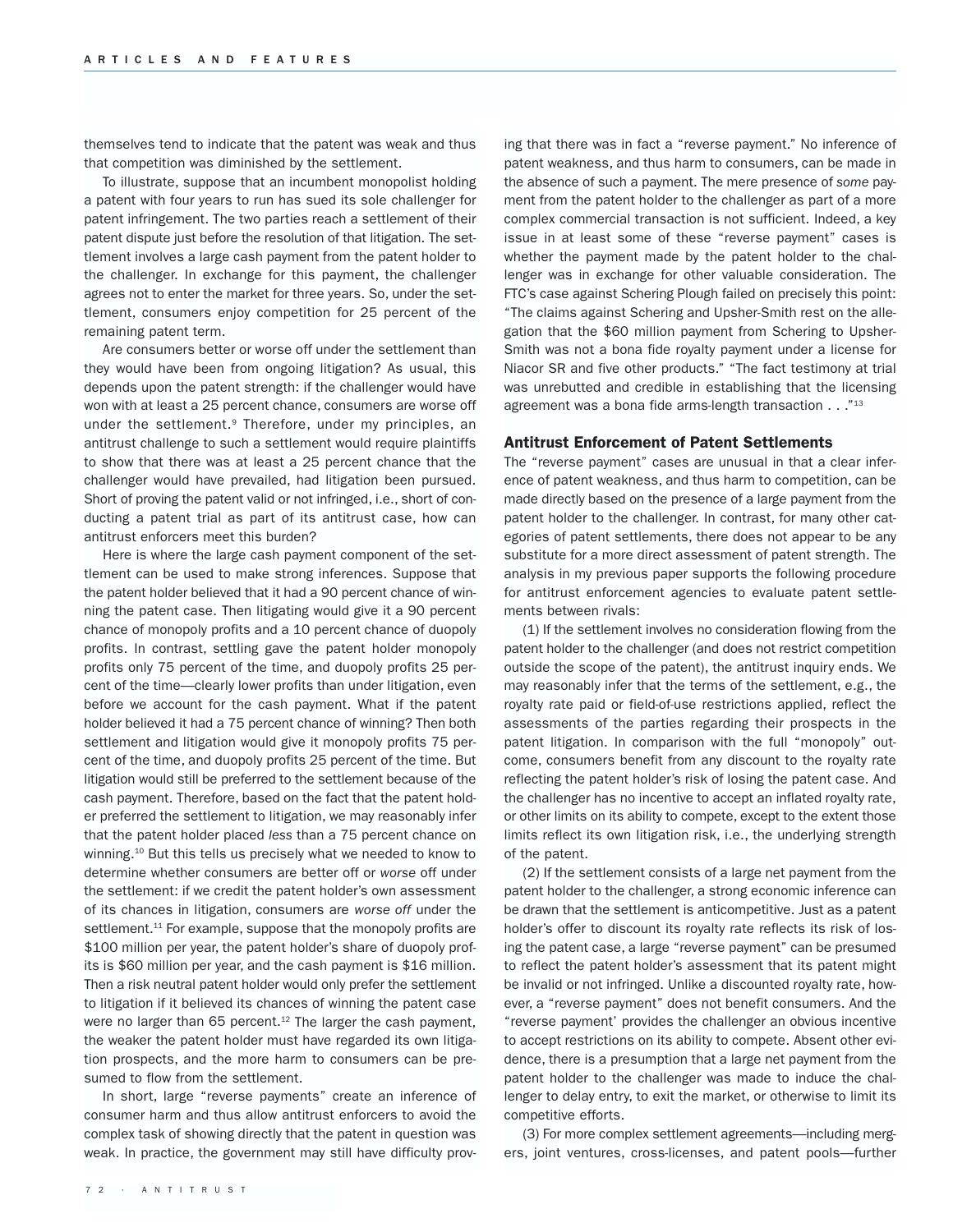assessment of patent strength is needed to determine whether or not the settlement is anticompetitive under my test, which is based on expected consumer surplus. This assessment may well include a technical inquiry into the validity and scope of the patent, such as occurs in any patent dispute, but also can be informed by the commercial terms of the settlement itself as well as other statements made and actions taken by the parties. In general, there are many ways that the two parties can compromise without triggering any presumption that their settlement is anticompetitive. For precisely this reason, in many cases the antitrust enforcement agencies will need to make at least some assessment of patent strength to distinguish settlements that benefit from consumers from those that harm consumers.

#### Competition in the Shadow of Patent Litigation

My approach is squarely based on the view that consumers have a right to the benefits of competition that takes place in the shadow of patent litigation. In my view, competition in the shadow of patent litigation is entirely legitimate, i.e., worthy of protection using competition policy. But others may regard such competition as illegitimate, nothing more than a form of theft, and therefore unworthy of antitrust protection. The treatment of competition in the shadow of patent litigation is thus an important policy question to address.

To sharpen this discussion, let us go back to the "reverse payment" example above. In that example, if not for the settlement, competition in the shadow of litigation would take two forms. First, there would be "allegedly infringing competition" during the first year while the patent litigation would be pending, leading to a \$90 price rather than the \$100 monopoly price. Second, there was a 50 percent chance of even stronger "potential non-infringing competition" during the second year, leading to a price of \$80, in the event that the challenger wins the patent case. How should antitrust treat settlements that eliminate these two forms of competition?

From my perspective as an antitrust economist, sound competition policy involves the protection of all competition not prohibited by other laws. Sound competition policy should not permit private parties to enter into agreements that harm consumers by eliminating otherwise lawful competition. In the context of patent settlements, sound competition policy should take as given the underlying intellectual property rights regime that Congress has put into place. That regime defines the conditions under which patent holders can legally prevent others accused of infringement from competing. If a patent holder can obtain a preliminary injunction to exclude an alleged infringer from the market, consumers do *not* have any right to competition in violation of that preliminary injunction. However, if a patent holder *cannot* obtain such an injunction, the allegedly infringing competition and the potential non-infringing competition are both worthy of antitrust protection.

In practice, companies defending their patent settlements will be tempted to dismiss competition in the shadow of patent litigation as "infringing" or "unlawful." Neither term is accurate. Furthermore, it may be very difficult for the firm defending the patent case to argue that its own competition was "infringing," especially if that firm had very recently been arguing forcefully, either in court, in securities filings, or with customers, that the patent asserted against it is invalid or not infringed and that it is bringing valuable competition to the market. $14$ 

What about the argument that competition in the shadow of patent litigation undermines the value of patents and thus discourages innovation, to the long-run detriment of consumers? My answer to this concern is simple: Congress should set the rules governing what type of competition is permitted in the shadow of patent litigation and then private firms should live within those rules. Competitors should not be permitted to enter into private agreements that eliminate competition otherwise permitted by Congress. In particular, if Congress judges that *allegedly* infringing competition undermines innovation sufficiently as to be contrary to the long-run interests of consumers, then Congress should pass new laws making its easier for patent holders to obtain preliminary injunctions to prevent such competition prior to a finding of validity and infringement. In other words, if Congress considers allegedly infringing competition to be akin to theft, then Congress should pass laws to prevent that type of competition, just as laws are in place to prohibit dealing in stolen goods.<sup>15</sup> Likewise, if Congress is concerned that patent holders are not protected sufficiently by the current patent damages regime, Congress should pass new laws to increase the penalties for patent infringement. Similarly, if Congress is concerned that generic firms may declare bankruptcy rather than pay the damages they owe to patent holders for infringement, Congress should pass new laws requiring firms accused of infringement to post bonds to insure that patent holders will receive the damages due to them.16

#### Reply to McDonald: Correcting the Record<sup>17</sup>

One mis-characterization runs throughout McDonald's article and robs most of his criticisms of meaningful content. McDonald speaks (at 69) of a "theory claimed to render patent validity irrelevant. This is an argument, advanced by Professor Carl Shapiro in one paper . . ." In fact, my work emphasizes the importance of patent strength, which includes validity, and the variable representing patent strength appears in one formula after another.

Further, I disagree with McDonald's assertion (at 69) that my approach "would replace one inquiry that is difficult but feasible (i.e., proving a patent valid or not) with an inquiry that is candidly unknowable (i.e., how a *particular* patent lawsuit would have turned out)." My analysis hinges on patent strength, which certainly includes an assessment of validity, but also, by necessity, considers infringement (also part of the particular patent lawsuit at issue) and the ability of the challenger to invent around the patent (which is part of patent litigation as well because the ability to invent around can greatly influence damages). Certainly the determination of patent strength is difficult, but not inherently more difficult than what happens in patent cases all the time. Hard or not, we need to try to assess patent strength if we are to distinguish the many procompetitive settlements from those that are anticompetitive. What McDonald really seems to dislike is the use of *economic* information to make *inferences* regarding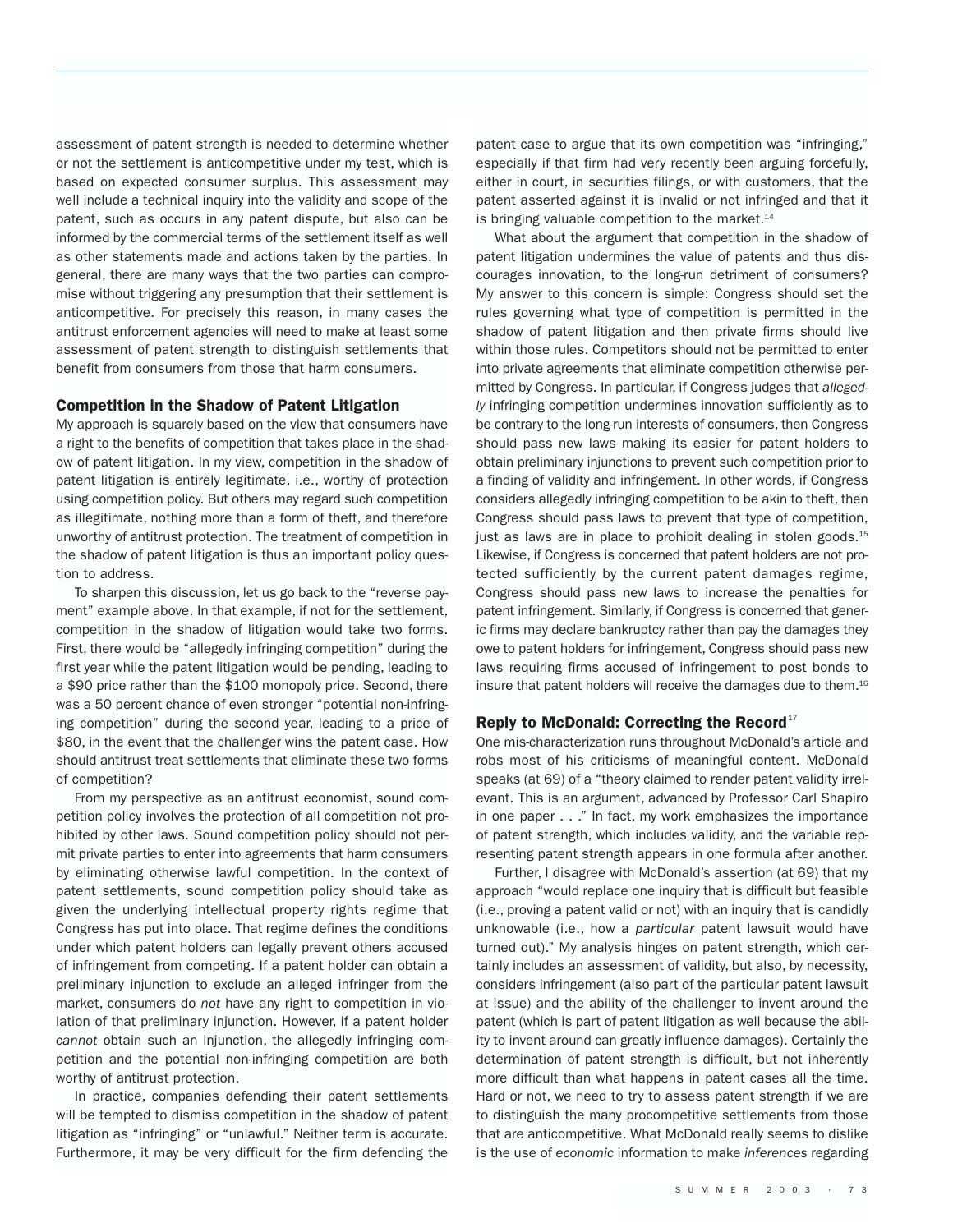patent strength, especially when such inferences are strong, as in case of naked "reverse payments," and lead to an inference that the settlement is anticompetitive.

McDonald (at 71) is incorrect in his description of a basic foundation of my analysis. He interprets my analysis as being inconsistent with the presumption of validity afforded to patents by statute. "The theory of 'probabilistic' patent rights would render that statute largely meaningless." He also writes:

Pesky rules about the presumption of patent validity or the failure of antitrust law to protect infringing entry need not detain us. The very possibility that the patent may be struck down becomes a consumer "benefit" that is lost when the parties settle. That loss alone constitutes the present harm to consumers when the settlements occurs. How liberating. How tidy. How wrong.

However, the presumption of validity is directly built into my analysis. The presumption of validity raises the probability that the patent will be held valid, primarily because of the burden of proof imposed on the party asserting non-validity. If the presumption is very strong in practice, then patents will be strong, too, and a wider range of settlements will be permissible. In fact, we have data on the outcome of patent litigation which tells us that many patents are declared invalid when challenged.18

Even if a patent is valid, the patent holder may have little or no ability to exclude a pesky rival. Put differently, a perfectly valid patent may be weak because the defendant in the patent case may be found not to have infringed, a very important issue neglected by McDonald in his article. Furthermore, a valid and infringed patent may be easy to invent around. A settlement that eliminates non-infringing competition, or competition based on inventing around a narrow patent, could well be anticompetitive. McDonald ignores these important cases, all of which are built into the notion of patent strength employed in my analysis. There is no presumption of infringement, nor any presumption that inventing around is commercially infeasible.

In what appears to be a misunderstanding, McDonald goes on to state (at 71) that my approach ignores fundamental FDA rules. "The generic entrant who reads the Shapiro essay, enters the market, and is later found to have infringed the patent is certain to feel put upon. If any infringing competition during the lawsuit is 'considered entirely legitimate,' G [the generic drug maker] may ask, why do I have to pay trebled damages?" To be clear, by "legitimate" I never meant that the generic entrant is (or should be) shielded from liability for infringing an incumbent's patent, any more than describing a chemical company's competition as "legitimate" would imply that it should be shielded from liability for violations of environmental law. To the contrary, it is the prospect of such liability that typically deters generics from entering unless and until they have prevailed in court, a point I explicitly made in my paper. Along with the patent holder's right to seek a preliminary injunction to block entry, that is precisely the way the patent system is designed to work. Rather, I use the term "legitimate" purely in an antitrust sense: generic competition that benefits consumers is worthy of antitrust protection, and rivals should not be permitted to eliminate such competition through private agreement.

McDonald evidently believes that there is some inconsistency between my view that allegedly infringing competition is worthy of protection under the antitrust laws and the fact that consumers purchasing from such firms bear the risk of finding themselves be liable to the patentee for infringement.<sup>19</sup> But there is no such inconsistency. The alleged infringer takes a chance that it will be found liable for infringement; some of this risk may be borne by customers as well, at least if the patent holder does not offer to indemnify its customers. If the patent is strong, the prospect of such liability may well preclude interim competition. If so, the resulting monopoly price is the just reward of the patentee while the patent case is litigated. If the patent is weak, the challenger may well choose to bear the risk of liability for infringement. If the patent is then proven invalid or not infringed, that choice will work to its benefit, and to the benefit of consumers, and undermine a monopoly position that was not in fact warranted. If the patent is valid and infringed, the challenger will be liable, perhaps for treble damages, and the patent holder will be compensated as allowed under the patent system.20 Either way, market forces, as influenced by the particulars of the intellectual property rights regime, will determine the outcome, just as they do in the presence of other risks.

McDonald continues his mischaracterization by writing (at 72): "For these authors, this possibility of consumer harm, even if tiny, justifies a conclusion that the settlement has, in fact, reduced competition." To the contrary, my results indicate that the settlement is very likely to be procompetitive if the probability is very high that the patent is both valid and infringed. As I noted above, to prove that a settlement is anticompetitive, the government must present evidence that the patent was relatively weak—the main contribution of my earlier paper being to show how weak a patent must be before one can conclude that a given settlement is anticompetitive. In the "reverse payment" cases, a large net payment from the patent holder to the challenger is *itself* evidence that the patent holder did not consider the probability it would lose the case to be "tiny." McDonald's mischaracterizations are further reflected in: "All patent settlements preclude a judicial resolution by definition, and all settlements therefore cause the consumer harm these authors posit." (at 72) The trouble is, I make no such assertion and reach no such conclusion. Many settlements can benefit consumers and I even report a theorem stating that under very general conditions there exist mutually attractive settlements that benefit consumers.

McDonald continues (at 72) by suggesting that my analysis is hopelessly over-reaching: "When a patentee grants any license, therefore, should the government be scrutinizing the royalty rate to ensure that consumers face a price low enough to preserve their 'property right' in the possibility that the patent is invalid?" Actually, my analysis indicates that straight licensing agreements under which the licensee pays royalties to the patent holder are presumptively procompetitive: the royalty rate can be presumed to reflect the underlying strength of the patent.<sup>21</sup> After all, why would the challenger agree to pay a high royalty rate if it was confident of winning the patent litigation? One reason might be that the patent holder is simultaneously making a lump sum payment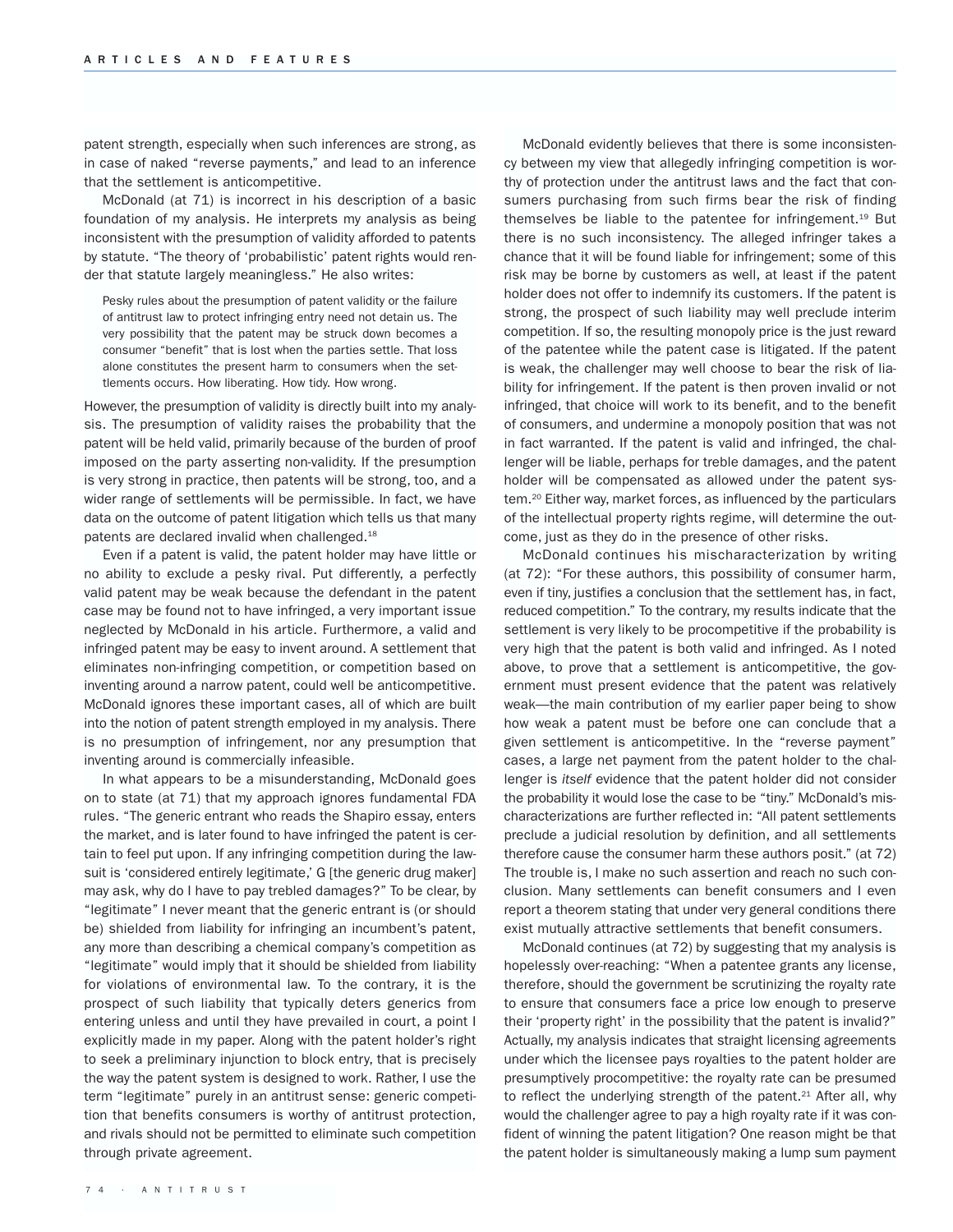to the challenger, in which case the procompetitive presumption is absent. Absent such a "reverse payment," or some other consideration flowing from the patent holder to the challenger, however, a conventional licensing arrangement presumably reflects the strength of the underlying patent. Indeed, as anyone who negotiates licenses will tell you, "probabilistic" patent rights are the reality: licensing negotiations reflect the underlying strength of the patent, including validity, infringement, and inventing around.

McDonald further mischaracterizes my position (at 72–73):

Who says that a patentee that chooses to produce and market the invention by itself is allowed to charge whatever the market will bear, i.e., the monopoly price? Well, a lot of case law and economic literature says exactly that, but they will have to be re-thought. According to Shapiro, that patentee is reaping more rent than the strength of its "probabilistic" patent will justify, and thus appropriating the consumers' property right.

As described at length earlier in this article, my analysis of patent settlements does not at all resemble this description by McDonald. What a patentee can charge for its products depends directly on the strength of its patent: a very strong patent will indeed permit the patent holder to charge the monopoly price, but a weak patent will not deter rivals who will compete and push the price down towards a competitive level (either by competing without a license and taking their chances in court or by negotiating a license based on their prospects in the event of litigation). This is precisely how our patent system is designed to work: the patentee's reward is governed by the strength of its patent, which in turn reflects our legal system's best evaluation of the significance of the patentee's invention. In the real world, where issues of validity, enforceability, and infringement are invariably present, patents are just not as strong as the idealized "ironclad" patent that has been proven valid, enforceable, infringed, and impossible to invent around. This notion, whether labeled "probabilistic patents" or not, should not be controversial.

More generally, it is important to bear in mind that our patent system relies on the self-interest of challengers to test the validity or breadth of issued patents. If anything, we should worry that such challenges are not frequent or sustained enough, given the unfortunate tendency of the Patent and Trademark Office to issue patents without a good understanding of prior art, given the obvious private incentives to use patent settlements to stifle competition, and given the positive externalities on other firms and on consumers when a patent is proven to have been issued in error.

Lest one fear for patent holders seeking valiantly to stop others from stealing their inventions, our patent system provides various ways for patent holders to try to exclude rivals who are alleged to infringe while a patent case is litigated. Preliminary injunctions can be obtained in some cases. Customers can be warned that certain products are alleged to be infringing. And, of course, the prospect of damages for infringement, in some cases treble damages for willful infringement, can deter rivals who are likely to be found to have infringed. All of these tactics are part of the competitive process. But competition and consumers would be greatly harmed if competitors were permitted to use the cover of patent litigation to enter into agreements that stifle competition.

### Errors by the Courts: Implications for Antitrust Treatment of Settlements

McDonald reserves the last part of his article for a discussion of errors by the courts in patent cases. He is especially concerned about "false positives," which in his lexicon occur when the court incorrectly strikes down patents as invalid. In contrast, he uses "false negatives" to refer to situations where the court incorrectly upholds patents that should not have been issued.

As institutions run by humans, courts make errors and cannot be perfect. On the issue of how the imperfection of the courts affects the analysis of patent settlements, McDonald makes claims that are demonstrably false. He states: "introducing false positives into these theories causes them to crumple." (at 69) "Nor will Shapiro's analysis brook the introduction of false positives." (at 74) Finally, "false positives render the model itself useless." (at 74)

To begin with, these assertions are mistaken because McDonald's understanding of probability appears confused. For example, he writes: "one can 'average' the expected value of two uncertain outcomes in litigation—one can *do* the arithmetic—but one cannot make the answer meaningful. One cannot conclude that such a number represents what would have occurred 'had the two parties litigated.'" (at 74, citing me) There is nothing at all wrong with the notion of *expected* consumer surplus; along with expected profits, it is commonly used in various branches of economics and is standard fare for Ph.D. students in economics. For example, a standard exercise in microeconomic theory is to show that risk-neutral consumers benefit from price volatility: a consumer is better off facing a price of \$1 with probability onehalf and \$3 with probability one-half than facing a price of \$2 for sure. Expected value (possibly with some adjustment for risk aversion), i.e., averaging, is essential for assessing costs and benefits when facing uncertainty.

McDonald continues (at 74): "This is especially true when the outcomes being modeled are, as in our example, binary (either P wins and there is no generic entry, or G wins and the patent is gone). Simply put, you can take an average of the probability that a coin will land 'heads' and the probability that it will land 'tails,' but you cannot make the coin land on its side." While these statements may amuse (and likely appall) countless teachers of probability and statistics who routinely use coin flips to illustrate probability and expected value, they have no part in any coherent analysis involving the treatment of uncertainty. Probability and statistics are used all the time in the law, very often when discrete outcomes are involved. For example, the general theory of deterrence is based on the expected cost to those who would violate the law, accounting for the probability that a given violation will be detected (a discrete event) and punished.

Another fundamental problem with McDonald's discussion of "false positives" and "false negatives" is that he relies on the notion of "the patent's objective validity" (at 69) and calls for "an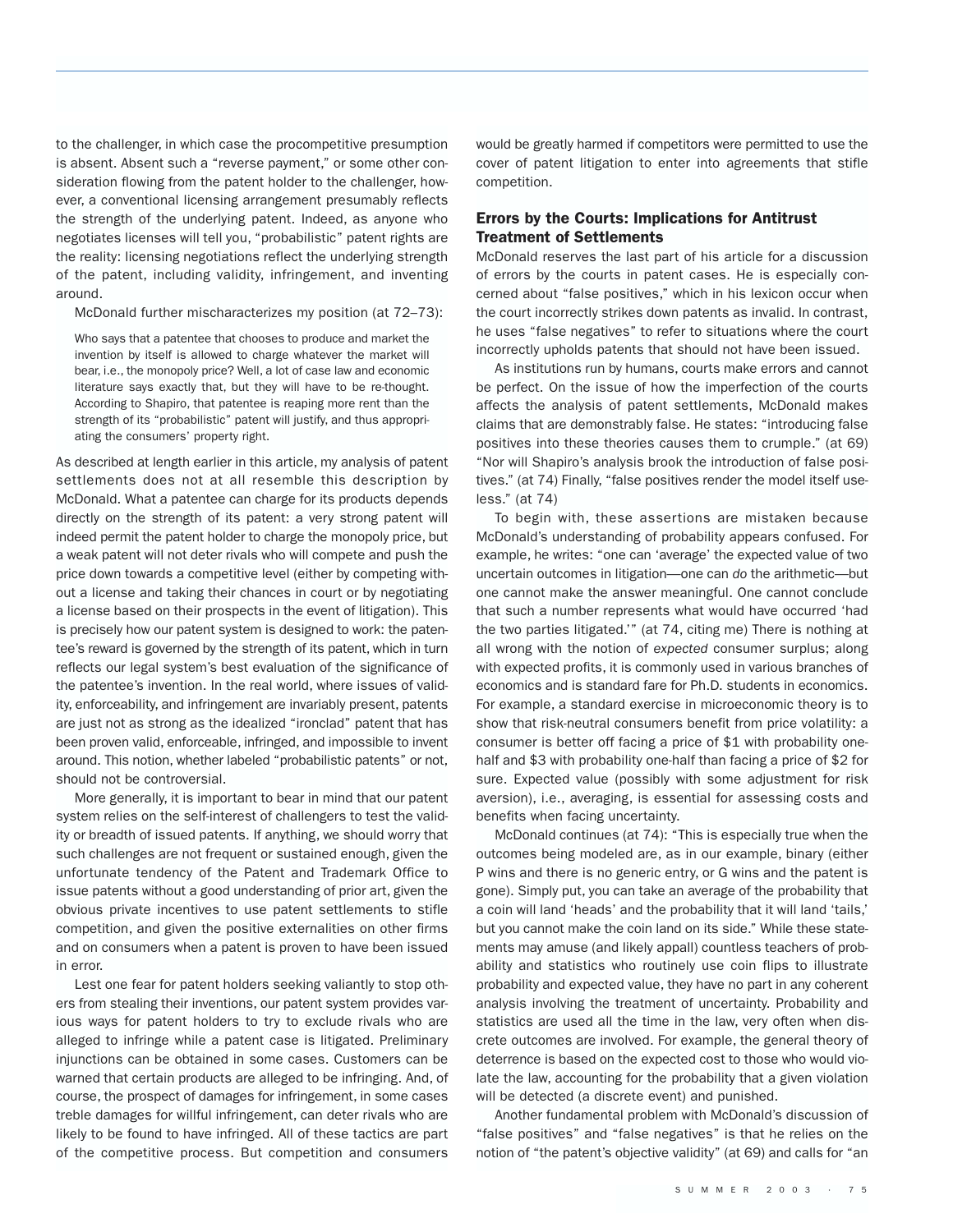objective inquiry into the patent's validity." (at 72) How are we ever to know how often, and when, the courts make errors in patent cases unless there is some superior, objective way of assessing patent validity? Is not the best "objective" method available for assessing patent validity (and infringement, for that matter) the use of the federal courts themselves? Certainly, McDonald offers no clearly superior method. His discusses (at 74–75) four "cases," depending upon whether the patentee wins or loses the litigation and, separately, whether the patent is valid or invalid. But there is no workable notion of validity distinct from the determination of the court; as a result, McDonald's four "cases" do not correspond to meaningful states of the world. In their reply to McDonald in this issue, Leffler and Leffler are very clear, and, I believe, fully rebut McDonald on this point.

Finally, and decisively, the fact that courts are imperfect provides no basis to depart from my approach to settlements, so long as one is prepared to accept the framework of patent rights established by Congress, including the use of the (imperfect) courts to enforce those rights. Implicit in McDonald's emphasis on "false positives" is a rejection of the tradeoffs that Congress made in establishing the patent system. By defending settlements that reduce consumer surplus on the grounds that they promote innovation, McDonald is necessarily arguing that Congress did not provide enough of a reward to innovators under the current system. While McDonald is free to lobby Congress to strengthen patent protection, he provides no coherent basis for

- <sup>1</sup> Carl Shapiro, *Antitrust Limits to Patent Settlements*, 34 RAND J. ECON. 391 (2003), *available at* http://faculty.haas.berkeley.edu/shapiro/settle.pdf. This article was written in 2001 and revised in 2002. *See also* Joseph F. Brodley & Maureen A. O'Rourke, *Patent Settlement Agreements*, ANTITRUST, Summer 2002, at 53; Herbert Hovenkamp, Mark Janis & Mark Lemley, *Anticompetitive Settlement of Intellectual Property Disputes*, MINN. L. REV. (forthcoming 2003) (UC Berkeley Public Law Research Paper No. 113), *available at* http://ssrn.com/abstract=380841 at 36.
- <sup>2</sup> Kevin D. McDonald, *Hatch-Waxman Patent Settlements and Antitrust: On "Probabilistic" Patent Rights and False Positives*, ANTITRUST, Spring 2003, at 68.
- <sup>3</sup> McDonald also attacks a related paper, Keith Leffler & Cristofer Leffler, *Want to Pay a Competitor to Exit the Market? Settle a Patent Infringement Case*, ABA ANTITRUST SECTION ECONOMICS COMMITTEE NEWSLETTER, Spring 2002. Leffler and Leffler offer their own response in this issue, *The Probabilistic Nature of Patent Rights: In Response to Kevin McDonald*, ANTITRUST, Summer 2003, at 77.
- <sup>4</sup> My approach also can be applied to commercial agreements struck *before* litigation has commenced. In such cases, it would be more accurate to talk about consumer surplus from ongoing competition and/or litigation.
- <sup>5</sup> An alternative antitrust rule, less favorable to settling parties, would look not only at the effects on consumers of their overall agreement, but also at the effects of specific *provisions* in the agreement. Under a full-blown "less restrictive alternative" approach, a settlement agreement would be declared anticompetitive if an *alternative* agreement could have been fashioned, perhaps by removing or modifying certain provisions in the original agreement, to accomplish the same legitimate ends while leading to higher consumer surplus. For example, a patent pool might be challenged because a royaltyfree cross license would lead to greater *ex post* consumer surplus.
- <sup>6</sup> More generally, the outcome of the patent litigation will determine the rival's incremental cost of inventing around the patent, which could range from zero

weakening the antitrust laws by permitting patent settlements that stifle competition.

In the end, McDonald does not offer a coherent or workable alternative to my approach. He advocates "measuring the patent," on the view that the inquiry is over "if the patent is valid and the exclusion of competition is no broader than that inherent in the patent." (at 75). This latter inquiry necessarily involves issues of infringement and inventing around as well as validity, i.e., the very concept that is central to my analysis, namely patent strength.

#### Conclusion

Inevitably, antitrust enforcers must make some tough decisions about whether or not real-world patent settlements harm competition and should be challenged on antitrust grounds. Typically, the effect on competition of a patent settlement hinges on the strength of the patent or patents that are being litigated.

Given the critical importance of patent strength, economic analysis can help with the antitrust analysis of patent settlements between rivals in two ways: (1) by providing an estimate of how weak the patent must be for a given settlement agreement to be anticompetitive; and (2) by identifying and analyzing pertinent *commercial* information—including the terms of the settlement itself, as in the "reverse payment" cases—that tells us what the parties themselves believed about patent strength prior to settling their dispute.

(patent invalid or rival already not infringing) to prohibitive (rival must exit the market, leading to the monopoly price). Each such cost level for the rival would then lead to a duopoly price level (or perhaps entry by other firms if the patent is found invalid). The higher the incremental cost imposed on the rival, the higher the price paid by consumers. This more general case involves the same logic used in the text, but with more than two possible price outcomes. My more technical paper shows in principle how to account for many possible outcomes of the patent litigation.

- <sup>7</sup> Shapiro, *supra* note 1, at 397 (footnote omitted).
- <sup>8</sup> The expected price during the second year would be \$95 (75% chance of \$100, 25% chance of \$80). The price during the first year depends upon how the rival would compete given a 75% chance of losing the patent case; for simplicity, assume that cutting in half the rival's chance of winning (from 50% to 25%) cuts in half the rival's competitive effect during the first year (leading to a \$5 discount below the monopoly price rather than a \$10 discount).
- 9 Without discounting, assuming that the patent case would be resolved immediately, and if market conditions are not otherwise changing greatly, we can just compare the probability of the challenger winning under litigation with the percentage of time the challenger competes in the market under the settlement. The calculations are more complex if these assumptions are not met, or if a non-validity finding would draw more rivals into the market. My earlier paper offers a more complete analysis.
- <sup>10</sup> As I explain in my earlier paper, see supra note 1, for this purpose cash payments should be calculated net of the patent holder's avoided litigation costs. Risk aversion could explain the preference for settlement, but risk aversion on the part of a large, publicly-traded company that maximizes shareholder value requires proof, especially for bets that are small relative to the firm's market capitalization. In some cases, asymmetric information can offer an alternative theoretical explanation. Because alternative theoretical explanations exist and may prove convincing in specific cases, my approach involves an inference (presumption) that a large "reverse payment" is anticompetitive rather than a per se rule against such payments.